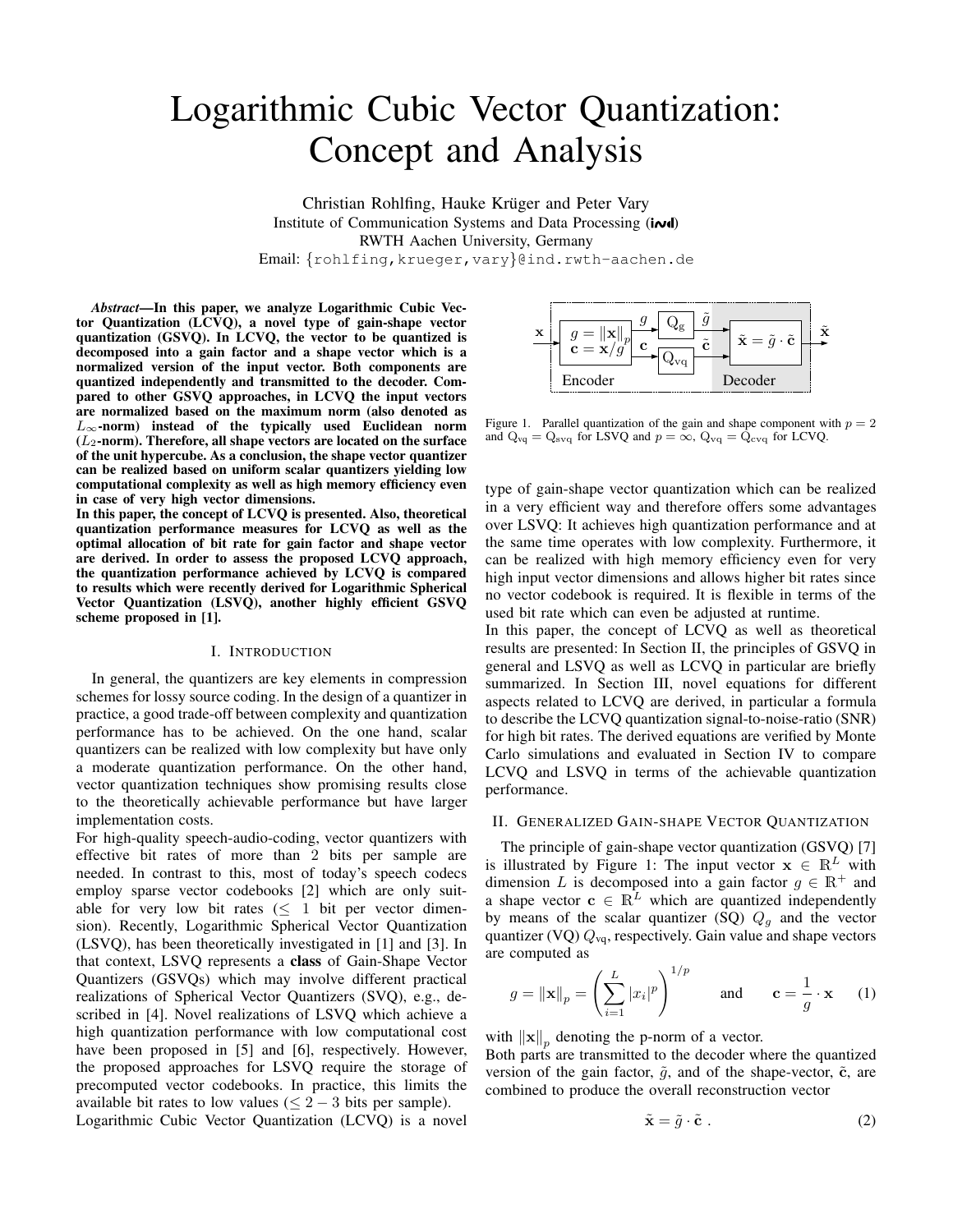

Figure 2. Transforming x into c: Projection onto the different contour shapes, the surface of a unit sphere (a) and a unit cube (b) due to the Euclidean and the maximum norm, respectively, for the example of  $L = 2$ .

The main difference between LSVQ and LCVQ lies in equation 1 and can be illustrated based on Figure 2 for the example of  $L = 2$ : In LSVQ, with  $p = 2$ , the input vectors x are normalized to their Euclidean norm,  $g = ||\mathbf{x}||_2 = \sqrt{\mathbf{x}^T \cdot \mathbf{x}}$ . As a result, all normalized shape vectors c are located on the surface of the L-dimensional unit **hypersphere**,

$$
\mathbf{c} \in \mathcal{S}_L \text{ with } \mathcal{S}_L := \{ \mathbf{x} \in \mathbb{R}^L : ||\mathbf{x}||_2 = 1 \}. \tag{3}
$$

In contrast to this, LCVQ makes use of the maximum norm with  $p = \infty$ ,

$$
g = ||\mathbf{x}||_{\infty} = \max(|x_1|, \dots, |x_L|) . \tag{4}
$$

As a conclusion, the normalized vectors c are located on the surface of the L-dimensional unit **hypercube**,

$$
\mathbf{c} \in \mathcal{C}_L \text{ with } \mathcal{C}_L := \{ \mathbf{x} \in \mathbb{R}^L : ||\mathbf{x}||_{\infty} = 1 \}. \tag{5}
$$

The advantage of LCVQ compared to LSVQ lies in the fact that the design of a high-dimensional vector quantizer can be realized with significantly lower complexity if all vectors are located on the surface of a high dimensional hypercube than if the vectors are located on the surface of a hypersphere.

#### *A. Logarithmic Quantization of the Gain Factor*

Both approaches, LCVQ and LSVQ, have in common that the gain factor  $g$  is quantized using Logarithmic Scalar Quantization (LSQ)  $(Q_g)$ . This makes particularily sense for speech and audio signals since a high dynamic range of the input signal should be covered without that quantization overload occurs. Given the A-law companding rule [8] with the number of reconstruction levels  $N<sub>g</sub>$ , compression factor A and stepsize  $\Delta g$ , it is shown in, e.g., [9], that the effective quantization interval width is non-uniform and a function of the reconstruction value  $\tilde{g}$  located in the center of the quantization interval,

$$
\Delta g(\tilde{g}) = \frac{C_A}{N_g} \cdot \tilde{g} \quad \text{with} \quad C_A := 1 + \ln(A) \quad (6)
$$

if the gain factor  $g$  to be quantized falls into the logarithmic part of the A-law compression curve. The constant  $C_A$  is introduced here for a better readability of the equations derived in the following.

The signal-to-noise ratio (SNR) of LSQ is independent of the input vector probability density function (PDF),

$$
SNR_{\text{lsq}} \approx 6.02 R_{\text{eff}} + \underbrace{10 \log_{10}(3) - 20 \log_{10}(C_A)}_{=P_{\text{lsq}}}, \quad (7)
$$

given on a logarithmic scale **in dB** with  $R_{\text{eff}} = \log_2(N_g)$ denoting the *effective bit rate per sample* of the quantizer. However, this independence comes at the price of the penaltyterm  $P_{\text{lsq}}$  compared to the well-known 6 dB-per-bit-rule [9]. In the following, LSQ is considered as a special case of LSVQ and LCVQ for input vector dimension  $L = 1$  and will be refered to as the *lower limit* for the SNR plots for both LCVQ and LSVQ in Section IV.

### *B. Logarithmic Spherical VQ (LSVQ)*

In LSVQ, the shape vectors c are quantized using a spherical vector quantizer (SVQ)

$$
Q_{vq} = Q_{svq} : \mathbf{c} \to \tilde{\mathbf{c}} \in \mathcal{X}_{svq}
$$
 (8)

involving a vector codebook  $\mathcal{X}_{\text{svq}}$  composed of  $N_{\text{svq}}$  spherical codevectors  $\tilde{c}$ . In order to achieve high quantization performance, the codevectors are distributed over the surface of the L-dimensional unit hypersphere as uniformly as possible.

In [1] and [3], it is shown qualitatively as an intermediate result that LSVQ yields an overall quantization SNR which is independent of the PDF of the input vector. The derived formula, however, is only of qualitative nature due to an unknown quantization cell form-factor. Therefore, assumptions are made in [1] about the shape of the SVQ quantization cells and high bit rates are considered. Under these assumptions, a quantitative formula for an estimate of the maximum achievable LSVQ quantization SNR **in dB** is finally given as

$$
\text{SNR}_{\text{isvq}} = 6.02 R_{\text{eff}}
$$

$$
-10 \log_{10} \left( \frac{L}{(L+1)^{\frac{L-1}{L}}} \left[ 2\sqrt{\pi} \frac{\Gamma\left(\frac{L+1}{2}\right)}{\Gamma\left(\frac{L}{2}\right)} \right]^{\frac{2}{L}} \left[ \frac{C_A^2}{12} \right]^{\frac{1}{L}} \right). \quad (9)
$$

In this formula, in analogy to Section II-A, the quantization SNR is expressed as a function of the effective bit rate per vector dimension (and hence sample)  $R_{\text{eff}}$  which is defined as

$$
2^{R_{\rm eff} \cdot L} = N_g \cdot N_{\rm svq} = N_{\rm lsvq}.\tag{10}
$$

Eq. (9) will be used in Section IV to compare the performance of LSVQ with the novel LCVQ scheme. The asymptotic maximum LSVQ quantization SNR **in dB** is

$$
\lim_{L \to \infty} \text{SNR}_{\text{lsvq}} = 6.02 R_{\text{eff}} \tag{11}
$$

and hence follows the 6-dB-per-bit-rule. Eq. (11) will be referred to as the *upper limit* in the SNR plots in Section IV. The design of spherical vector codebooks used for  $Q_{\text{svq}}$ is rather complex and shall not be discussed in detail in this paper. Due to practical reasons, in most cases, vector dimensions higher than  $L = 16$  can be realized only for low bit rates ( $\leq 2 - 3$  bits per vector dimensions).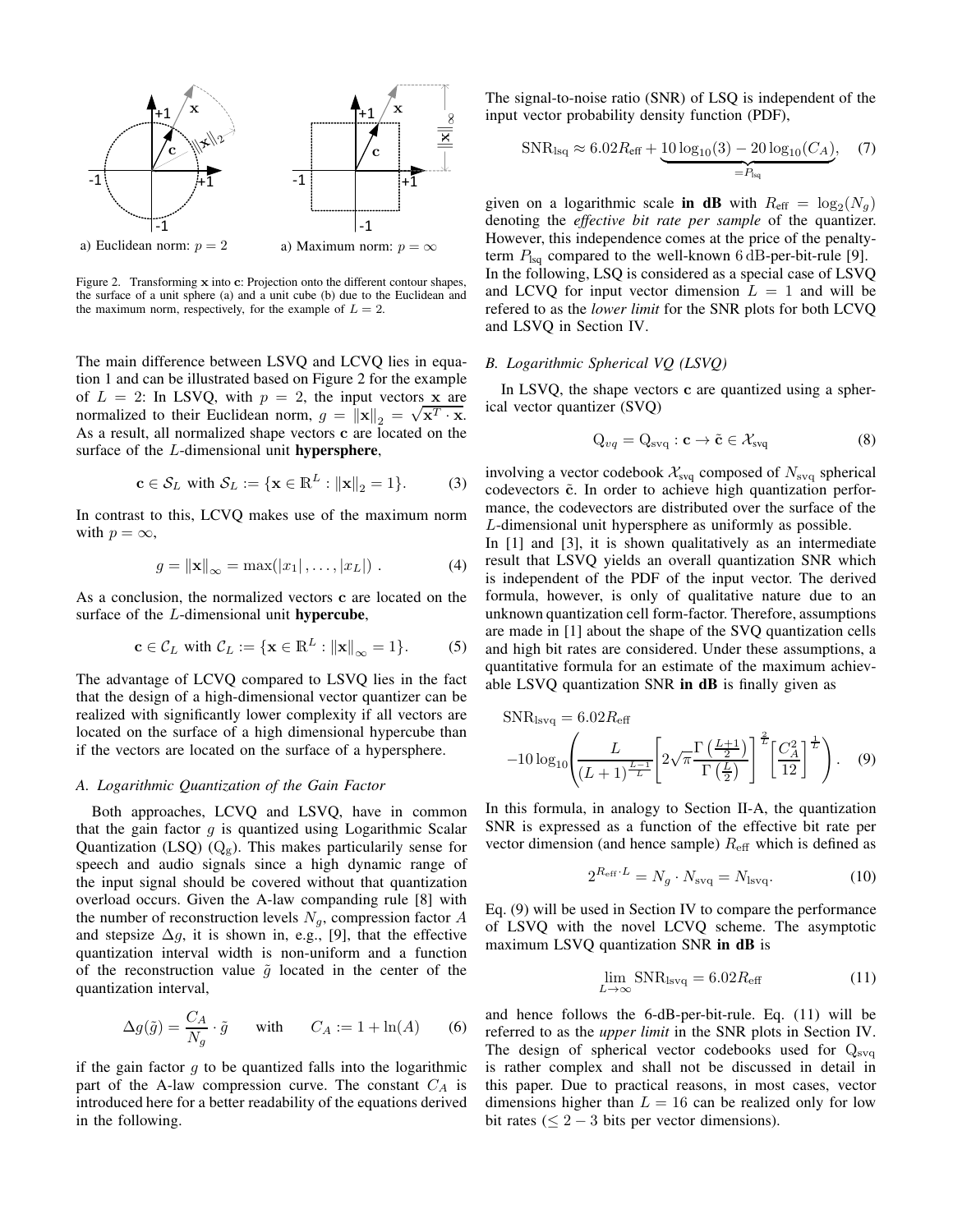

Figure 3. Exemplary hypercube for  $L = 3$  with codevectors and quantization decision bounds of  $Q_{\text{cvq}}$  for  $N_c = 3$ . An exemplary (flat) quantization cell related to  $Q_{\text{cvq}}$  ( $C_{\text{cvq}}$ ) as well as a (non-flat) quantization cell related to the combination of  $Q_g$  and  $Q_{\text{cvq}}$  ( $C_{\text{lcvq}}$ ) are illustrated on the right side.

## *C. Logarithmic Cubic VQ (LCVQ)*

In LCVQ, the gain factor is computed as

$$
g = \max(|x_1|, \dots, |x_L|) = x_{l_0} \tag{12}
$$

with  $l_0 = \arg \max_l(|x_l|)$  denoting the index of the maximum vector coordinate of x. Consequently, after normalization with  $g$ , all shape vectors c are lying on the surface of the  $L$ dimensional unit hypercube (5) with edge length equal to 2. Due to this normalization, the quantization of the shape vectors c has been transformed into an  $(L-1)$ -dimensional problem. The quantizer  $Q_{vq} = Q_{cvq}$  can therefore be realized in a very efficient way by quantizing the  $L-1$  vector coordinates  $l \neq l_0$ of c by means of the **uniform scalar quantizer**  $Q_{sq}$  as

$$
Q_{\text{cvq}}: \mathbf{c} \to \tilde{\mathbf{c}} = \begin{bmatrix} \tilde{c}_1 \dots \tilde{c}_L \end{bmatrix}^T \text{ with } \tilde{c}_l = \begin{cases} Q_{\text{sq}}(c_l) & l \neq l_0 \\ \pm 1 & l = l_0 \end{cases}
$$
(13)

Each uniform scalar quantizer  $Q_{sq}$  has the same number of reconstruction levels  $N_c$  yielding a quantization stepsize of  $\Delta c = \frac{2}{N_c}$ . In a practical application, the quantization indices for all vector coordinates  $l \neq l_0$ , the position of the maximum vector coordinate  $l_0$  and the sign of vector coordinate  $c_{l_0} = \pm 1$ are transferred to the decoder to reconstruct  $\tilde{c}$ .

With  $2 \cdot L$  surfaces for a hypercube of dimension  $L$ , the number of codevectors  $\tilde{c}$  covering the surface of the unit hypercube is  $N_{\text{cvq}} = 2 \cdot L \cdot N_c^{L-1}$ . With  $N_g$  as the number of quantization reconstruction levels of  $Q<sub>g</sub>$  from Section II-A, the total number of LCVQ codevectors is

$$
N_{\text{levq}} = 2^{R_{\text{eff}} \cdot L} = N_g \cdot N_{\text{evq}} = N_g \cdot 2 \cdot L \cdot N_c^{L-1}.
$$
 (14)

Again,  $R_{\text{eff}}$  denotes the effective bit rate per vector coordinate. An example of the hypercube covered by quantization cells and reconstruction vectors related to  $Q_{\text{cvq}}$  for  $L = 3$ ,  $N_c = 3$ and  $N_{\text{evq}} = 2 \cdot L \cdot N_c^{L-1} = 54$  is given in Figure 3. Using only scalar quantizers, the LCVQ can be realized with very low memory and implementation cost. Also, since no codebook is involved, the bit rate can be easily adapted during runtime. In contrast to LSVQ, LCVQ has no practical limitations regarding the input vector dimension as well as the effective overall bit rate.

# III. THEORETICAL ANALYSIS OF LCVQ

In order to derive mathematical equations for the LCVQ quantization SNR, in the first step, the quantization distortion related to  $Q_{\text{cvg}}$  shall be investigated. In the second step, the combination of  $Q_{\text{cvq}}$  and  $Q_g$  will be taken into account to compute the SNR related to LCVQ. In the last step, based on the derived LCVQ quantization SNR, the optimal allocation of bit rate for  $Q_g$  and  $Q_{\text{cvq}}$  is determined. In all cases, high bit rate assumptions are made such that the probability density function (PDF) of the input vectors  $x$  as well as the normalized input vectors c is assumed to be constant within each quantization cell. Note that given a vector x and its quantized version as  $\tilde{x}$ , the quantization cost function is the **squared error** in the following,

$$
d(\mathbf{x}, \tilde{\mathbf{x}}) = \|\mathbf{x} - \tilde{\mathbf{x}}\|_2^2.
$$
 (15)

# *A. Analysis of* Q*cvq*

With the specification of  $Q_{\text{cvg}}$  in (13), quantization decision bounds as well as codevectors are defined which are located on the surface of the unit hypercube. Therefore, given a codevector as  $\tilde{c}$ , a quantization cell is defined as all vectors in the area surrounding the codevector, constrained to be located on the hypercube surface,

$$
\mathcal{C}_{\text{cvq}} := \{ \mathbf{c} \in \mathcal{C}_L : Q_{\text{cvq}}(\mathbf{c}) = \tilde{\mathbf{c}} \}
$$
(16)

with  $C_L$  from (5). An example quantization cell  $C_{\text{cvq}}$  is highlighted on the surface of the cube in Figure 3 and shown separately in Figure 3 a) for the example of  $L = 3$ . Due to the use of uniform scalar quantizers, the overall surface is covered with equally shaped quantization cells.

In order to derive the per-vector-coordinate quantization distortion of  $Q_{\text{c}vq}$ , contributions originating from all  $N_{\text{c}vq}$  quantization cells must be taken into account. Due to the high bit rate assumptions, the distribution of normalized vectors c within each quantization cell can be expressed

$$
p_{\mathcal{C}_{\text{evq}}}(\mathbf{c}) = 1/V_{\mathcal{C}_{\text{evq}}} \quad \text{with} \quad V_{\mathcal{C}_{\text{evq}}} = \int_{\mathcal{C}_{\text{evq}}} d\mathbf{c} \tag{17}
$$

as the content (volume) of the quantization cell. The quantization distortion for each single cell is

$$
D_{\tilde{\mathbf{c}}} = \mathrm{E} \left\{ \left\| \mathbf{c} - \tilde{\mathbf{c}} \right\|_{2}^{2} \right\} / L = \int_{\mathcal{C}_{\text{evq}}} p_{\mathcal{C}_{\text{evq}}}(\mathbf{c}) \cdot d(\mathbf{c}, \tilde{\mathbf{c}}) \cdot d\mathbf{c}.
$$
 (18)

The contributions from all cells are summed afterwards to yield

$$
D_{\text{evq}} = \frac{L-1}{L} D_{\text{sq}} = \frac{L-1}{L} \frac{1}{3 \cdot N_c^2}.
$$
 (19)

In this formula, the distortion related to  $Q_{\text{cvq}}$  is given as a function of the distortion related to a single scalar quantizer,  $D_{\text{sq}} = \frac{\Delta c^2}{12}$ , with  $N_c$  as defined in Section II-C.

The per-vector-coordinate signal power related to the normalized vectors c is defined as

$$
S_{\text{cvq}} = \mathrm{E}\left\{ \left\| \mathbf{c} \right\|_{2}^{2} \right\} / L \quad \forall \quad \mathbf{c} \in \mathcal{C}_{L}. \tag{20}
$$

 $S_{\text{cvo}}$  depends on the multivariate distribution of the vectors to be quantized,  $p(x)$ . For a uniform distribution of x, it can be expressed as

$$
S_{\text{cvq}} = \frac{1}{3} \cdot \frac{L-1}{L} + \frac{1}{L} \tag{21}
$$

In all other cases,  $S_{\text{cvq}}$  can be determined numerically.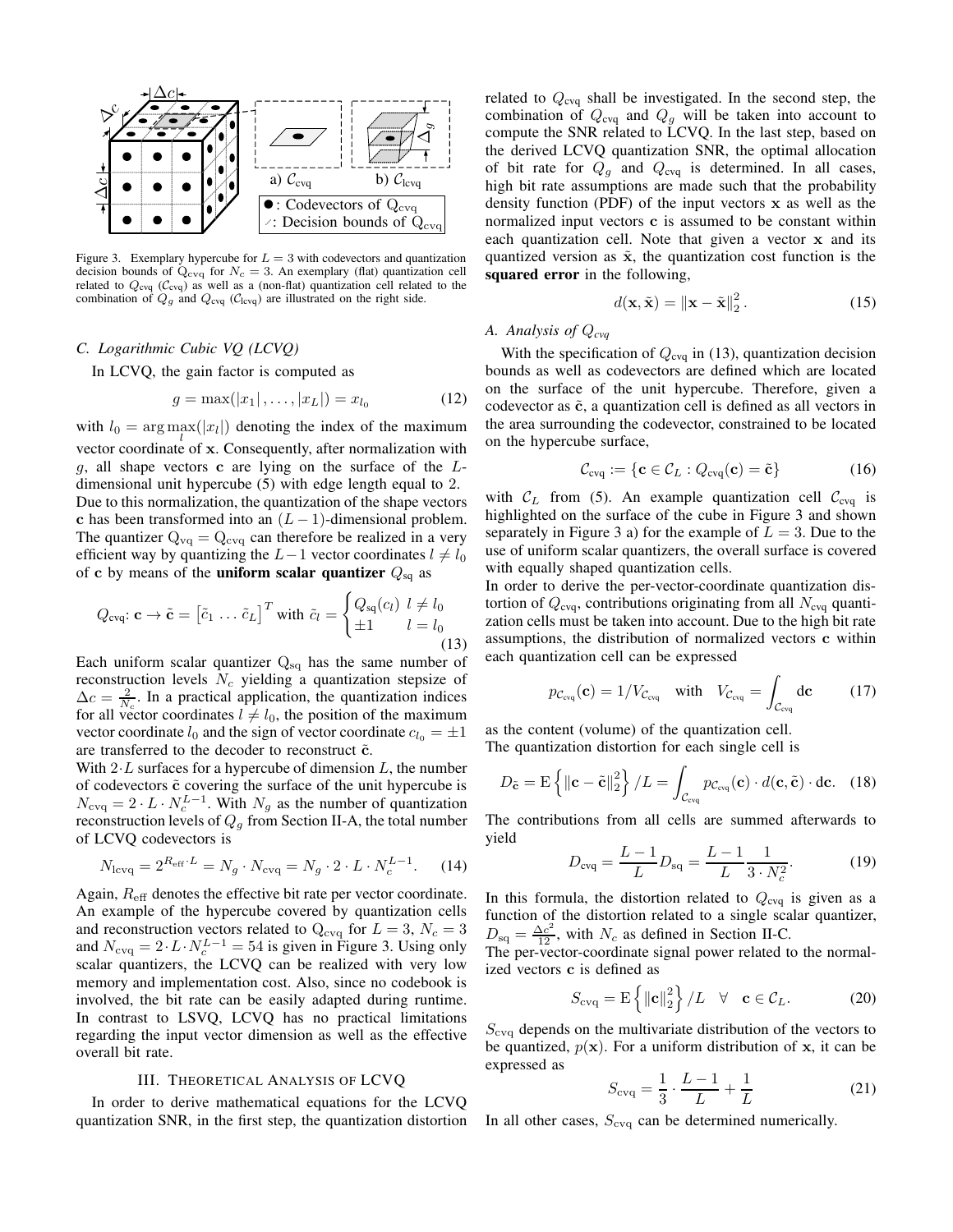

Figure 4. Coverage of vector space by *shells* of quantization cells for  $L = 2$ . Also, two exemplary cell shape types (labels I and II) are highlighted.

# *B. Analysis of* Q*lcvq*

In LCVQ, the combination of  $Q_{\text{cvq}}$  with  $Q_g$  leads to an an aggregation of scaled versions of the hypercube covered by codevectors as described in Section III-A. This aggregation is illustrated in Figure 4 for the example of  $L = 2$  and leads to hypercube *shells* filling the L-dimensional vector space. One *example shell* is highlighted by darker color in Figure 4. The "thickness" of each shell is given by the quantization interval width related to  $Q_g$ ,  $\Delta g$ . As a conclusion, the flat quantization cells  $C_{\text{cvg}}$  are transformed into non-flat LCVQ quantization cells  $C_{\text{levq}}$  by "adding" the height  $\Delta g$ . This transformation is also illustrated in Figure 3 b) where an exemplary LCVQ cell  $C<sub>levq</sub>$  with height  $\Delta g$  is shown for the example of  $L = 3$ . For the computation of the SNR, at first all LCVQ quantization

cells within one shell are considered. Again, the distribution of signal vectors x within each LCVQ quantization cell is assumed to be uniform,

$$
p_{C_{\text{levq}}}(\mathbf{x}) = 1/V_{C_{\text{levq}}} \quad \text{with} \quad V_{C_{\text{levq}}} = \int_{C_{\text{levq}}} d\mathbf{x} \qquad (22)
$$

as the volume of the LCVQ quantization cell. Given the considered shell with the corresponding quantized gain factor  $\tilde{g}$ , the partial quantization distortion related to each quantization cell is computed in analogy to (18). In analogy to Equation (19), the contributions from all  $N_{\text{cvg}}$  cells within the shell are summed yielding

$$
D_{\text{levq}}(\tilde{g}) \approx \frac{\tilde{g}^{L+2}}{V_{C_{\text{levq}}}} \cdot \Delta c^{L-1} \cdot ([f_1(N_g) - f_2(N_g)] \cdot S_{\text{evq}} + f_2(N_g) \cdot D_{\text{evq}}(N_c))
$$
(23)

with  $S_{\text{cvq}}$  as the signal power (21) depending on  $p(\mathbf{x})$ ,  $D_{\text{cyc}}(N_c)$  as the quantization distortion (19) related to  $Q_{\text{cyc}}$ and  $f_1(N_q)$  and  $f_2(N_q)$  as constants defined as

$$
f_1(N_g) = \left[ \left( 1 + \frac{C_A}{2N_g} \right)^{L+2} - \left( 1 - \frac{C_A}{2N_g} \right)^{L+2} \right] \frac{1}{L+2} \tag{24}
$$

and

$$
f_2(N_g) = \left[ (1 + \frac{C_A}{2N_g})^L - (1 - \frac{C_A}{2N_g})^L \right] \cdot \frac{L - 1}{L \cdot (L + 1)} + \left[ (1 + \frac{C_A}{2N_g})^L + (1 - \frac{C_A}{2N_g})^L \right] \cdot \frac{C_A}{N_g \cdot (L + 1)} .
$$
 (25)

The derivation of (23) involves more mathematical effort since the LCVQ quantization cells have different shapes depending on the position. In order to demonstrate this, two exemplary cells of different shape are highlighted by the labels I and II in Figure 4.

In analogy to the derivation of (23), the signal power related to all vectors x located within the considered shell can be derived as

$$
S_{\text{lcvq}}(\tilde{g}) \approx \frac{\tilde{g}^{L+2}}{V_{\text{clvq}}} \cdot \Delta c^{L-1} \cdot f_1(N_g) \cdot S_{\text{cvq}}.\tag{26}
$$

With (23) and (26), the overall quantization SNR related to the specified shell is

$$
\frac{S_{\text{levq}}(\tilde{g})}{D_{\text{levq}}(\tilde{g})} \approx \frac{f_1(N_g) \cdot S_{\text{evq}}}{[f_1(N_g) - f_2(N_g)] \cdot S_{\text{evq}} + f_2(N_g) \cdot D_{\text{evq}}}.
$$
 (27)

Obviously, the term  $\frac{\tilde{g}^{L+2}}{V_g}$  $\frac{g^{-1/2}}{V_{C_{\text{levq}}}}$  in (23) and (26) cancels out for (27), and also the other variables in (27) do not depend on  $\tilde{g}$ . Therefore, the SNR computed for the specified shell is equal for all shells which makes (27) the formula for the LCVQ quantization SNR in general.

## *C. Optimal Bit Allocation*

In order to optimally distribute the overall bit budget per vector,  $R = L \cdot R_{\text{eff}}$ , to  $Q_{\text{g}}$  and  $Q_{\text{cvo}}$ , at first a general citerion is investigated motivated by the well-known *normalized inertia* measure defined to find the optimal shape of a quantization cell in [10]. Given a quantizer with all quantization cells of identical shape and each described by means of a cubic base area with edge length  $\Delta c$ , a specific height  $\Delta g$  and a specific overall cell area content (volume), the cell shape is optimal in terms of the maximum achievable quantization performance if the overall cell is a cube, hence

$$
\Delta g \stackrel{!}{=} \Delta c \ . \tag{28}
$$

This constraint shall be adopted for LCVQ. However, in LCVQ, the resulting quantization cells are not perfectly cubic and not of the same shape (demostrated by Figure 4). In order to consider this, the diversity of cell shapes is taken into account by a modification of constraint (28) as

$$
\alpha \cdot \Delta g(\tilde{g}) \stackrel{!}{=} \tilde{g} \cdot \Delta c \tag{29}
$$

with the still unknown *average cell shape correction factor* α. Note here that in comparison to the general consideration to define (28), the height of the quantization cell depends on  $\tilde{g}$ in case of LCVQ. Combining (29) and (14) yields

$$
N_g = \sqrt[L]{N} \frac{1}{2} \sqrt[L]{\frac{(\alpha C_A)^{L-1}}{L}} \text{ and } N_c = \sqrt[L]{N} \sqrt[L]{\frac{1}{\alpha C_A L}} \quad (30)
$$

to compute  $N_g$  and  $N_c$  as a function of  $N = 2^R$  and the constant  $C_A$ . In order to compute the optimal value for  $\alpha$ , (30) is substituted in (27). The resulting equation yields the LCVQ quantization SNR given the effective overall bit rate  $R_{\text{eff}}$  as a function of the unknown coefficient  $\alpha$ . Therefore, it must be optimized to find the optimal value  $\alpha$  which, however, can only be done numerically due to the complexity of that equation. Exemplary values for  $\alpha$  are given in Figure 5 for  $L = \{2, 8, 48\}$  and  $R_{\text{eff}} = 1 \dots 10$ .